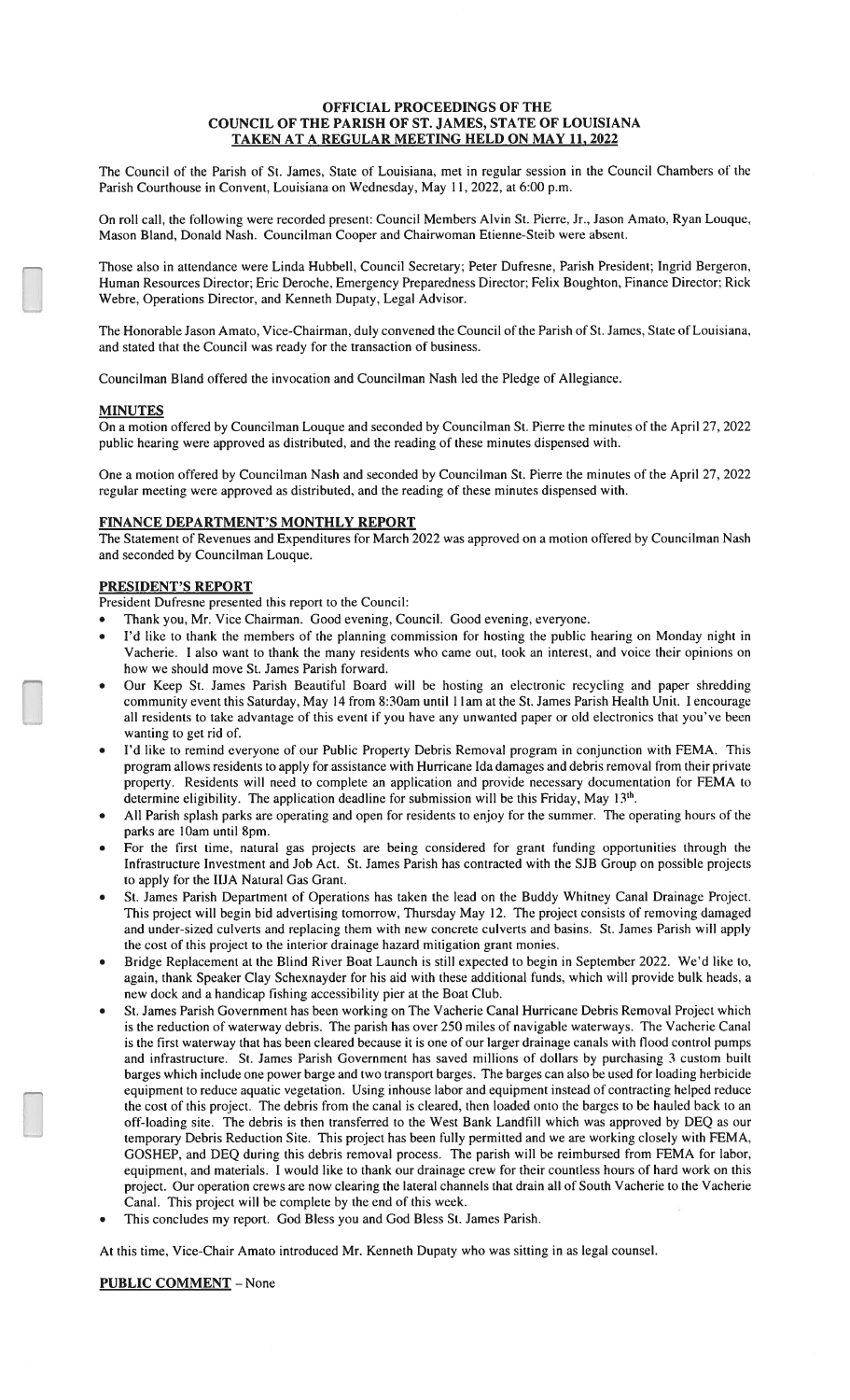#### **PRESENTATIONS**

Larry Roussel, with Uncle Larry's Food and Spice Company was presented with a plaque from the Economic Development Board as Small Business of the Month for March 2022. He thanked everyone for their support.

Matt Spradley and Linda Spradley with Spradley and Spradley, who represents the parish with their lobbying efforts provide an update on the projects they have been working on for St. James Parish. He then answered the Council's questions.

## APPOINTMENTS TO BOARDS AND COMMISSIONS

Councilman Nash offered and moved for adoption RESOLUTION 22-97, A RESOLUTION APPOINTING BEVERLY DUMAS AS A DISTRICT 7 REPRESENTATIVE TO THE KEEP ST. JAMES PARISH BEAUTIFUL BOARD. Councilman St. Pierre offered a second, and the resolution was unanimously adopted.

#### **OLD BUSINESS**

- 1. Acquisition of Land for Multipurpose Building ready to move forward with the negotiations. The resolution should be on the next agenda to allow negotiations.
- Update of drainage study for Forrestal Street to Pool Lane just finished cleaning all the tributaries that feed the Vacherie Canal and are almost complete with the Vacherie Canal. Looking to clean the back area of Forrestal area.

## **NEW BUSINESS**

Mr. Steve Nosacka explained that on April 27<sup>th</sup> the Parish President received notice from the Louisiana Economic Development of the Board of Commerce and Industry's approval of Industrial Tax Exemption program benefit for Louisiana Sugar Refinery's 2021 expansion project. He stated that this exemption would constitute an 80% reduction of property tax for that particular \$12 million project for the first 10 years. He said this requires action from the Council, as well as the School Board and Sheriff. He said the action is to approve or deny the ITEP benefits to LSR. He then provided a brief background of LSR. He said as we move forward with the consideration request, we're asking tonight that you commit to schedule consideration of a resolution to approve or deny at your May 25<sup>th</sup> or June 8<sup>th</sup> council meeting. President Dufresne thanked Mr. Nosacka for his presentation and recommend the Council show as much favor as possible, that they have been in existence since the 1890s, operating continuously without interruption since then, an employment history of over 400 employees with at least 80% local, adding he believes they are the poster child of what the ITEP program is meant to be for a community. The council then decided to put it on the May 25<sup>th</sup> agenda.

RESOLUTION 22-98, A RESOLUTION TO APPROVE DISBURSEMENT OF PAYROLL FOR THE MAY 13, 2022 PAYROLL, was offered and moved for adoption by Councilman Louque and seconded by Councilman Bland. After a unanimous roll call vote, with Cooper and Etienne-Steib absent, the resolution was adopted.

RESOLUTION 22-99, A RESOLUTION TO APPROVE DISBURSEMENT OF FUNDS TO PAY PENDING CURRENT INVOICES AND PAYABLES, was offered and moved for adoption by Councilman Bland and seconded by Councilman Nash. After a unanimous roll call vote, with Cooper and Etienne-Steib absent, the resolution was adopted.

RESOLUTION 22-100, RESOLUTION PROCLAIMING JUNE 2, 2022 AS PAUL KELLER DAY IN ST. JAMES PARISH, was offered and moved for adoption by Councilman St. Pierre. Councilman Bland offered a second, and the resolution was unanimously adopted.

RESOLUTION 22-101, A RESOLUTION AUTHORIZING THE ST. JAMES PARISH PRESIDENT'S OFFICE TO ADVERTISE AND ACCEPT BIDS FOR THE BUDDY WHITNEY CANAL DRAINAGE IMPROVEMENTS PROJECT, was offered and moved for adoption by Councilman Bland. Councilman Louque offered a second, and the resolution was unanimously adopted.

RESOLUTION 22-102, A RESOLUTION AMENDING THE CONTRACT FOR HIGH TIDE CONSULTANTS, LLC TO EXTEND THE CONTRACT BY TWO (2) YEARS FOR PROFESSIONAL SERVICES FOR EXISTING AND FUTURE PROJECTS, was offered and moved for adoption by Councilman St. Pierre and seconded by Councilman Louque. After a unanimous roll call vote, with Etienne-Steib and Cooper absent, the resolution was adopted.

RESOLUTION 22-103, A RESOLUTION AUTHORIZING ST. JAMES PARISH PRESIDENT TO SIGN AND EXECUTE A CONTRACT WITH FELICIANA WELDERS INC. FOR EXTENSION OF A 4" GAS LINE ALONG HWY 3125 PROJECT, was offered and moved for adoption by Councilman Louque and seconded by Councilman St. Pierre. After a unanimous roll call vote, with Etienne-Steib and Cooper absent, the resolution was adopted.

RESOLUTION 22-104, A RESOLUTION AUTHORIZING ST. JAMES PARISH PRESIDENT TO SIGN A CONTRACT WITH BECNEL GROUNDS MANAGEMENT FOR LAWN CARE AND VEHICLE CLEANING, was offered and moved for adoption by Councilman Nash and seconded by Councilman Louque. After a unanimous roll call vote, with Etienne-Steib and Cooper absent, the resolution was adopted.

RESOLUTION 22-105, A RESOLUTION REJECTING THE BID RECEIVED FOR HYDRAULIC EXTRICATION TOOLS, was offered and moved for adoption by Councilman Louque. Councilman St. Pierre offered a second, and the resolution was unanimously adopted.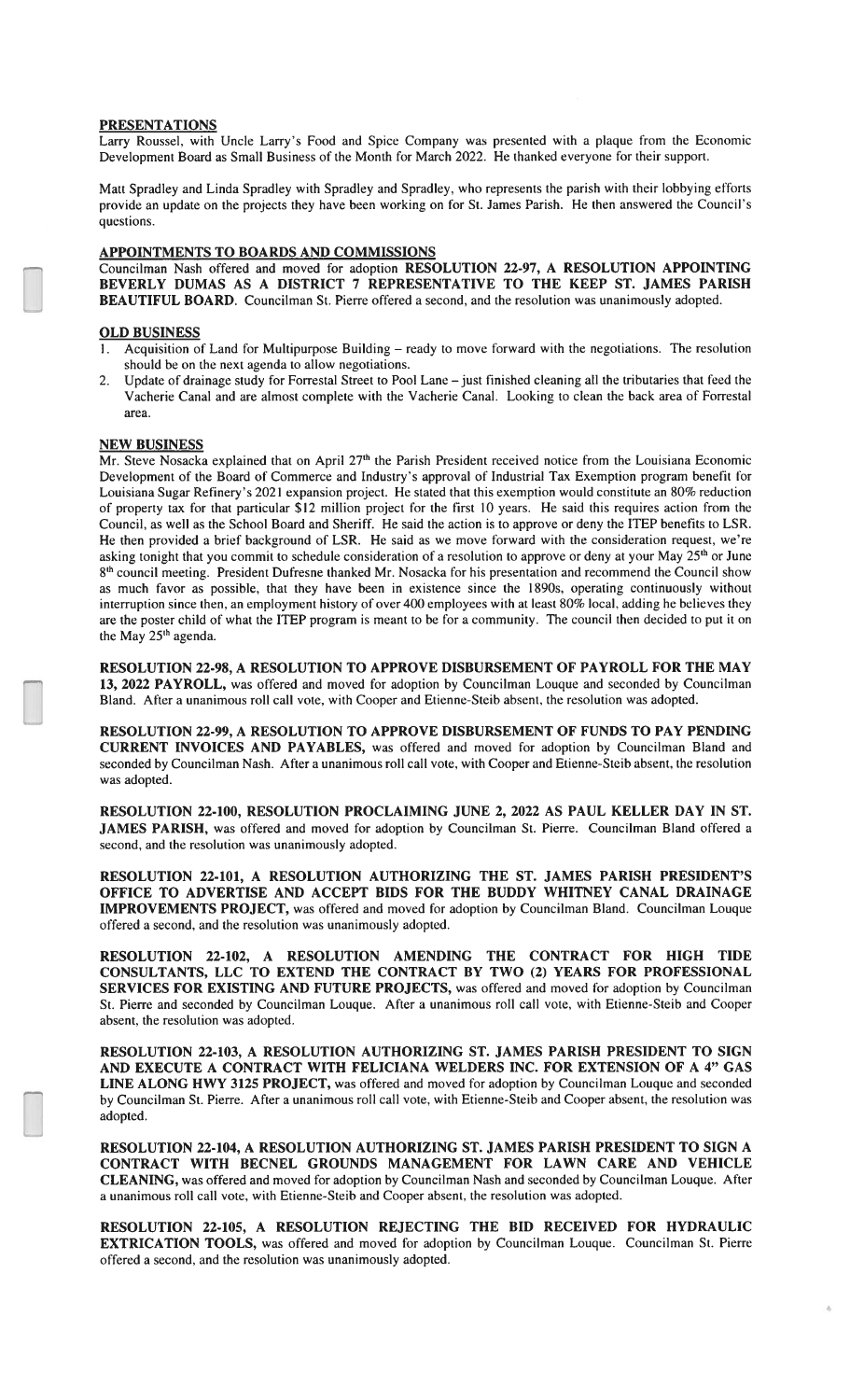**RESOLUTION 22-106, A RESOLUTION ACCEPTING THE BID OF ITA TRUCK SALES** & **SERVICE, LLC FOR ONE (1) 2022 INTERNATIONAL HX 520SFA TRACTOR TRUCK FOR THE DEPARTMENT OF OPERATIONS,** was offered and moved for adoption by Councilman Bland. Councilman Nash offered a second, and the resolution was unanimouslyadopted.

After Councilman Bland expressed the need for awareness, he provided the phone number for the suicide prevention hotline - 1-800-273-8255 and he requested the parish wear blue on a day to show awareness, and he asked to advertise it on social media. **RESOLUTION 22-107, A RESOLUTION PROCLAIMING MAY 2022 AS MENTAL HEALTH AWARENESS MONTH IN ST. JAMES PARISH,** was offered and moved for adoption byCouncilman Bland. Councilman St. Pierre offered a second, and the resolution was unanimously adopted

**RESOLUTION 22-108, A RESOLUTION DESIGNATING THE** *NEW EXAMINER-ENTERPRISE* **AS THE OFFICIAL JOURNAL OF THEST. JAMES PARISHCOUNCIL FOR FISCALYEAR 2022-2023,**was offered and moved for adoption by Councilman Nash. Councilman Louque offered a second, and the resolution was unanimously adopted.

# **DIRECTOR'S REPORT**

FELIX BOUGHTON - the annual audit is on-going, no major issues yet. We are \$164,000.00 under for March sales tax. A meeting is schedule next week with the school board to discuss sales tax and will provide an update at the next meeting.

**RICK** WEBRE- a kick-off meeting is scheduled with Gulf South Pipeline on May 16th. He expressed appreciation for the barge and said they are continuing to work on drainage. Councilman Bland requested a meeting with Mr. Dicharry to discuss recreation.

INGRID BERGERON- provided an update ofthe hurricane recovery efforts. She informed everyonethat they moved the disaster recovery service to the satellite office. They were able to secure funds for a summer camp and working on a curriculum. Working to resolve the issues with the building that will be used for ARC services. Indicated that the food services project is on track. President Dufresne said it is disheartening when we work so hard and receive resistance from the State and said they are working to have an in-house sanitarian.

ERIC DEROCHE- received notification from the State that they approved another PW for all of our management costs with Rostan and will be reimbursed by FEMA.

# **COUNCIL MEMBER'S REPORT**

**COUNCILMAN ST. PIERRE** - Councilman St. Pierre said there are tires at Beaver Canal and requested to have it cleaned up. He said the water pressure is low to the splash park and requested it also be repaired. He wished best of luck to Lutcher High School in the State Championship.

**COUNCILMAN LOUQUE** - Councilman Louque inquired about the industrial fire Ordinance, adding there was a fire at a facility. Mr. Deroche said he has a meeting with the facility to review the process.

**COUNCILMAN BLAND** - Councilman Bland requested an update of the Big Shake pit. President Dufresne indicated that Mr. Vic is in the process of drafting documents. Mr. Webre also indicated that Mr. Vic needed to coordinate with law enforcement and other agencies prior to drafting the documents.

**COUNCILMAN COOPER** - Councilman Cooper was absent.

**COUNCILMAN NASH** - Councilman Nash inquired about the permit fee for handicap steps. Mr. Webre said there is no charge for handicapramps. Councilman Nash asked if we could communicate to the public, that at the present time, we cannot supply a sufficient amount of gas for new generator permits in District 7. Councilman Nash also inquired about the Hwy 643 culvert project. Mr. Webre said he is looking to see if it can be done in-house.

President Dufresne informed everyone that he will be Vacherie on Thursdays, occupying an office in the Council Chambers, if anyone needs to see him (pending appointments or meetings).

**CHAIRWOMAN ETIENNE-STEIB** - Chairwoman Etienne-Steib was absent.

**VICE-CHAIRMAN AMATO** - Vice-Chairman Amato also wished Good Luck to the Lutcher baseball team, adding that he hopes they bring home the State Championship. He indicated that they received word about the request for solar panels. He said he, and Councilman St. Pierre, reached out to Kevin Belanger with South Central Planning and said we currently do not have an ordinance dealing with solar panels and said they are hoping to engage them to develop an ordinance and said he would like to have an economic development study performed. President Dufresne said we have a situation now that could possibly occupy over 4000 acres of solar panels and we have no idea of the economic impact and said he thinks it is important that the Parish seek an opportunity study, adding that we have a lot of work to do before we go ahead andjust approve solar panels. He said we have a lot ofinfrastructure improvements in the works for the West Bank and Vacherie area, allowing the opportunity for Vacherie and West Bank to grow as fast as the people want it to grow.

Councilman St. Pierre inquired about the plans for the land owned by the Port of South Louisiana. President Dufresne said no one from the Port shared anything with him.